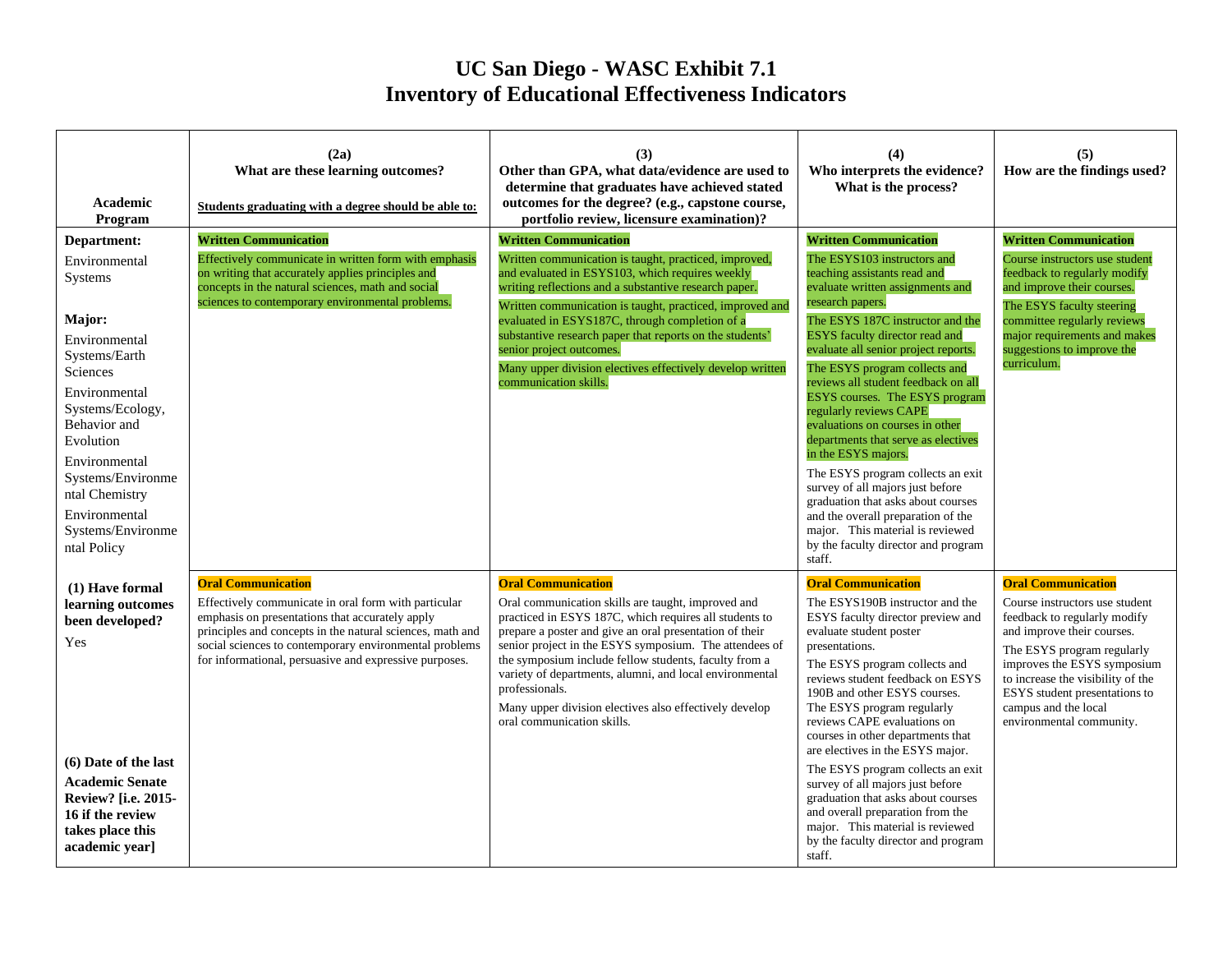| 2013-2014                          | <b>Ouantitative Reasoning:</b><br>Apply understanding of the fundamentals of natural<br>sciences and math to the description and quantification<br>of the interactions of the atmosphere, hydrosphere,<br>lithosphere, and biosphere, including humans.<br>Plan and execute experiments that demonstrate the use<br>and understanding of field techniques, modern<br>instruments, accurate quantitative measurements,<br>appropriate recording skills, safe lab and field practices,<br>and appropriate use of computer and statistical<br>applications. Demonstrate interpretative skills including<br>the ability to analyze data statistically, assess reliability,<br>interpret results and draw reasonable conclusions. | <b>Ouantitative Reasoning</b><br>Met by completion of the required math courses, ESYS<br>core courses, ESYS101, ESYS102 and ESYS103, and<br>other upper division required courses and electives.                                                                                                                                                                                                                  | <b>Ouantitative Reasoning</b><br>Instructors and teaching assistant<br>grade exams, assignments and<br>moderate classroom discussions.<br>The ESYS program collects and<br>reviews student feedback on ESYS<br>core courses and other elective<br>courses.<br>The ESYS program collects an exit<br>survey of all majors just before<br>graduation. This material is<br>reviewed by the faculty director<br>and program staff.                                                                                             | <b>Ouantitative Reasoning</b><br>Course instructors use student<br>feedback to regularly modify<br>and improve their courses.                                                                                   |
|------------------------------------|------------------------------------------------------------------------------------------------------------------------------------------------------------------------------------------------------------------------------------------------------------------------------------------------------------------------------------------------------------------------------------------------------------------------------------------------------------------------------------------------------------------------------------------------------------------------------------------------------------------------------------------------------------------------------------------------------------------------------|-------------------------------------------------------------------------------------------------------------------------------------------------------------------------------------------------------------------------------------------------------------------------------------------------------------------------------------------------------------------------------------------------------------------|---------------------------------------------------------------------------------------------------------------------------------------------------------------------------------------------------------------------------------------------------------------------------------------------------------------------------------------------------------------------------------------------------------------------------------------------------------------------------------------------------------------------------|-----------------------------------------------------------------------------------------------------------------------------------------------------------------------------------------------------------------|
| Please date the form<br>03/03/2022 | <b>Information Literacy</b><br>Locate, understand and evaluate published literature on<br>topics related to environmental science, policy, and<br>related humanities.<br>Demonstrate the ability to create an appropriately<br>annotated bibliography.                                                                                                                                                                                                                                                                                                                                                                                                                                                                       | <b>Information Literacy</b><br>Outcomes 6 and 7 are taught and developed through the<br>research paper requirement for ESYS103 and in the final<br>senior paper that is developed in ESYS187C.                                                                                                                                                                                                                    | <b>Information Literacy</b><br>The course instructors review and<br>grade the bibliographies produced<br>in ESYS103 and ESYS 187C.<br>The ESYS program collects and<br>reviews all student feedback in<br>these courses.                                                                                                                                                                                                                                                                                                  | <b>Information Literacy</b><br>Course instructors use student<br>feedback to regularly modify<br>and improve their courses.                                                                                     |
|                                    | <b>Critical Thinking</b><br>Demonstrate capacity to investigate, diagnose and<br>propose solutions to environmental problems in complex<br>interdisciplinary, multi-stakeholder milieus.<br>Use critical thinking skills to create practical solutions to<br>environmental issues.<br>Have a sense of community responsibility and develop<br>awareness of scientific issues in the larger social<br>context.                                                                                                                                                                                                                                                                                                                | <b>Critical Thinking</b><br>Critical thinking is emphasized in most of the upper<br>division required courses and electives.<br>Student fully develop critically thinking skills in<br>proposing a senior internship/project that addresses a<br>complex interdisciplinary issue.<br>Broader awareness of environmental issues is developed<br>through the internship and/or research requirement in<br>ESYS187C. | <b>Critical Thinking</b><br>A faculty mentor and the ESYS<br>program director oversee all the<br>ESYS senior projects.<br>The ESYS seniors submit a<br>contract, a signed progress report<br>and a final evaluation of their<br>internship/projects. These also<br>include feedback and signatures<br>from their internship supervisor,<br>faculty mentor and the ESYS<br>faculty director.<br>The ESYS program connects to<br>alumni and other environmental<br>professionals to assess the success<br>of our graduates. | <b>Critical Thinking</b><br>The ESYS program regularly<br>modifies internship listings and<br>project suggestions based on<br>feedback from students, faculty<br>and alumni and environmental<br>professionals. |
|                                    | All other items not color coded<br>Define and explain the basic principles and concepts of<br>chemistry, physics, biology, calculus, statistics,<br>economics and political sciences.                                                                                                                                                                                                                                                                                                                                                                                                                                                                                                                                        | All other items not color coded<br>This outcome is met through successful completion<br>of lower division prerequisites, including a year of<br>math, physics, chemistry, BILD3 and required<br>courses in economics (ECON1 and ECON131) and<br>political science (POLI160AA)                                                                                                                                     | All other items not color coded<br>The ESYS program regularly<br>reviews CAPE evaluations on<br>courses in other departments that<br>regularly serve as requirements for<br>the major.                                                                                                                                                                                                                                                                                                                                    | All other items not color coded<br>The ESYS faculty advisory<br>council regularly reviews and<br>makes suggestions on major<br>requirements.                                                                    |